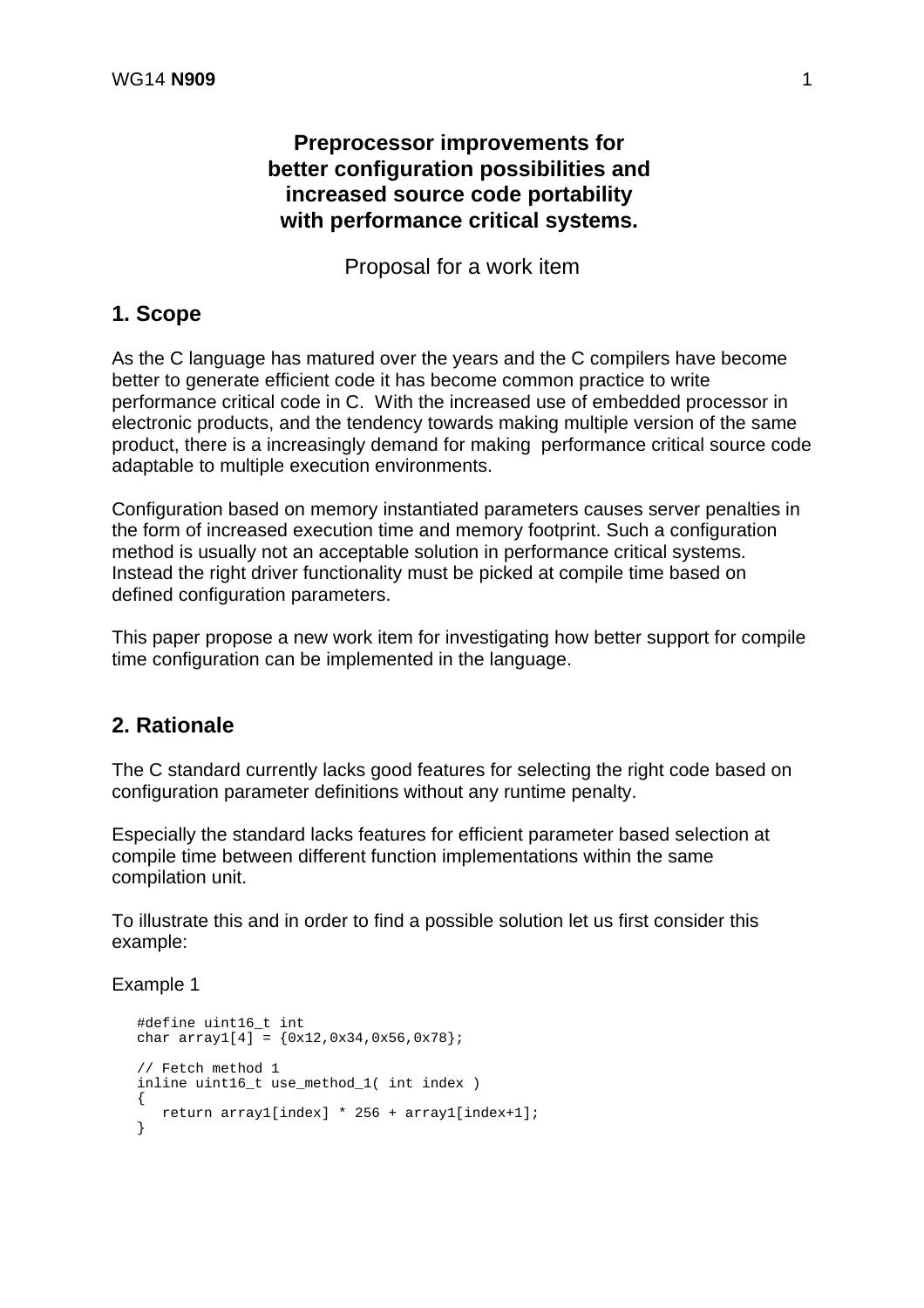#### WG14 **N909** 2

```
 // Fetch method 2
  uint16 t use method 2( int index, int size)
   {
      return (array1[(index * size)+1] * 256 + array1[index * size]);
   }
   // Select method using a function parameter
  uint16 t getval(char method, int idx)
   {
    if (method == 0) return use_method_1( idx );
     else
        return use_method_2( idx, 2 );
   }
   #define METHOD1 0
   #define METHOD2 1
   uint16_t val[4];
   void my_func(void)
   {
     val[0] = getval(METHOD1, 0); // 0x1234 val[1] = getval(METHOD1, 1); // 0x3456
 val[2] = getval(METHOD2, 0); // 0x3412
 val[3] = getval(METHOD2, 1); // 0x7856
   }
```
Selection between different code fragments (different functions) is based on some configuration parameters evaluated at runtime. The problem with respect to performance is the code size and time overhead caused by each of the *getval* function calls.

This is an unacceptable solution in performance critical systems.

Execution performance in the example above could be optimized with respect to execution speed by making *getval* inline or by converting it to a function macro like:

Example 2

```
 // Version selected by a macro parameter
   #define getval(method, idx) \
(as a set of \lambda(method == 0) ? \vee<br>use_method_1( idx )
        use_method_1( idx ) \
\mathbf{r} : \mathbf{r} is the contract of \mathbf{r}use_method_2( idx, 2 )
   \lambda
```
#### **Inline functions and macros are inadequate**

Approaches like example 2 will however often create the problem that "dead code" is generated in every instantiation of the macro for the configuration alternatives not selected by the configuration parameter.

This is an unacceptable solution in many embedded systems where small memory foot prints a requirement. (The programmer must rely on that the compiler has an aggressive optimizer which is able to remove dead code)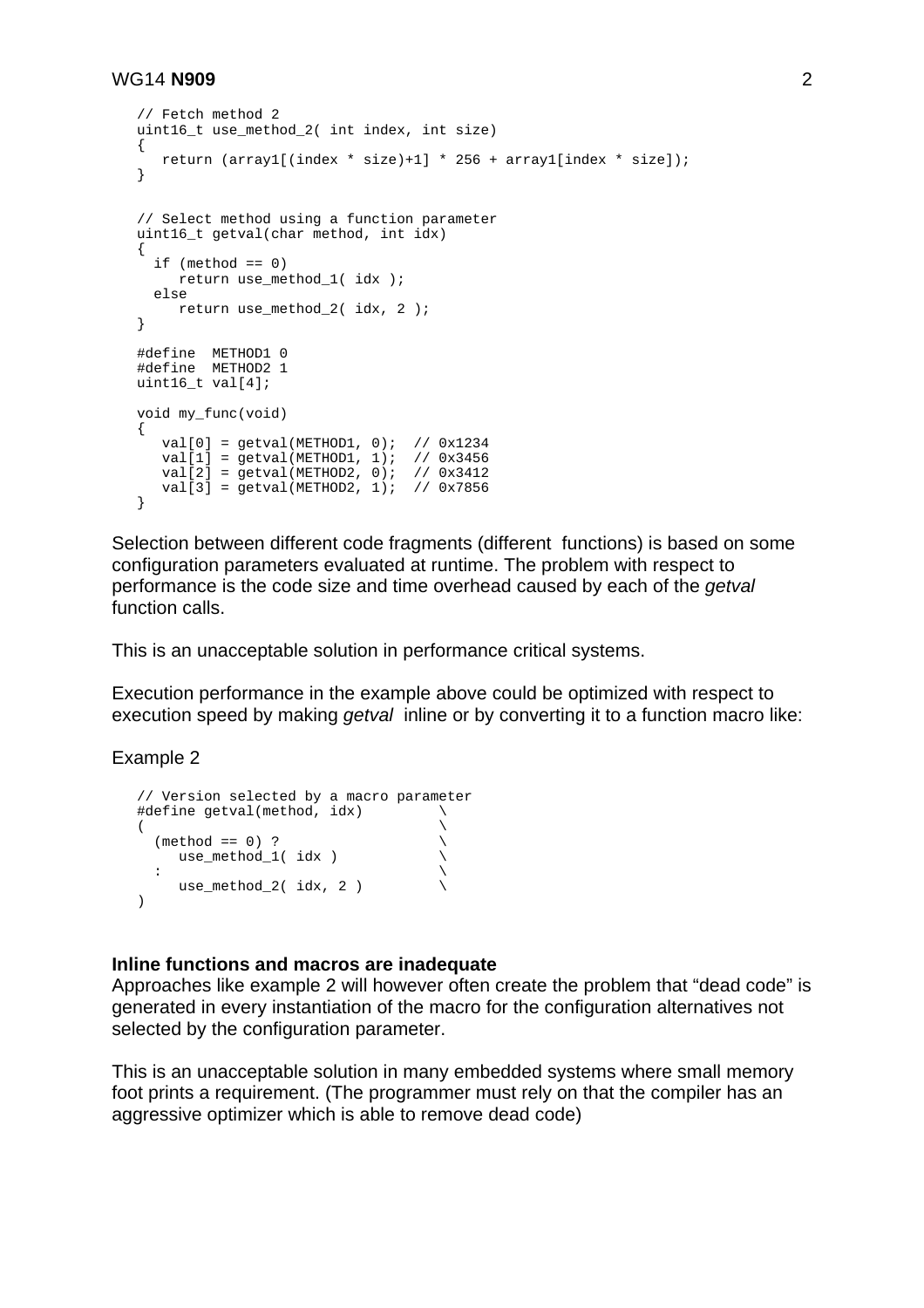### **3. A possible solution**

For the discussion lets assume that this code is legal:

```
Example 3:
 // Version selected by a function parameter
 #define getval(method, idx) \
( \qquad \qquad\#if (method == 0)
       use_method_1( idx) \
     #else \
      use_method_2(idx, 2)
     #endif \
    )
```
The advantages with solutions along this line are that we get the best of several worlds:

- Optimal execution speed.
- Prevention of dead code generation at the source level (instead of relying on compiler optimization)
- With #if, #else, #endif having macro scope different code alternatives can be selected by configuration parameters in each macro instantiation.

Another advantage by this approach is that external modules with "dead code" does not have to exist just to satisfy the linker:

```
Example 4
```

```
 // Fetch method 1
   inline uint16_t use_method_1( int index )
   {
      return array1[index] * 256 + array1[index+1];
   }
   // Fetch method 2
   extern uint16_t use_method_2( int index, int size)
   // Version selected by a function parameter
   #define getval(method, idx) \
\{ \qquad \qquad \}\# \text{if} (method == 0)
        use_method_1( idx); \
     #else \
       use_method_2( idx, 2 ); \
     #endif \
   }
 #define METHOD1 0
 #define METHOD2 1
   uint16_t val[4];
   void my_func(void)
   {
 val[0] = getval(METHOD1, 0); // 0x1234
 val[1] = getval(METHOD1, 1); // 0x3456
   }
```
Only METHOD1 is used. If *getval* had been implemented as in example 2 then *use method 2()* had to be defined even though it is never used by the actual configuration.